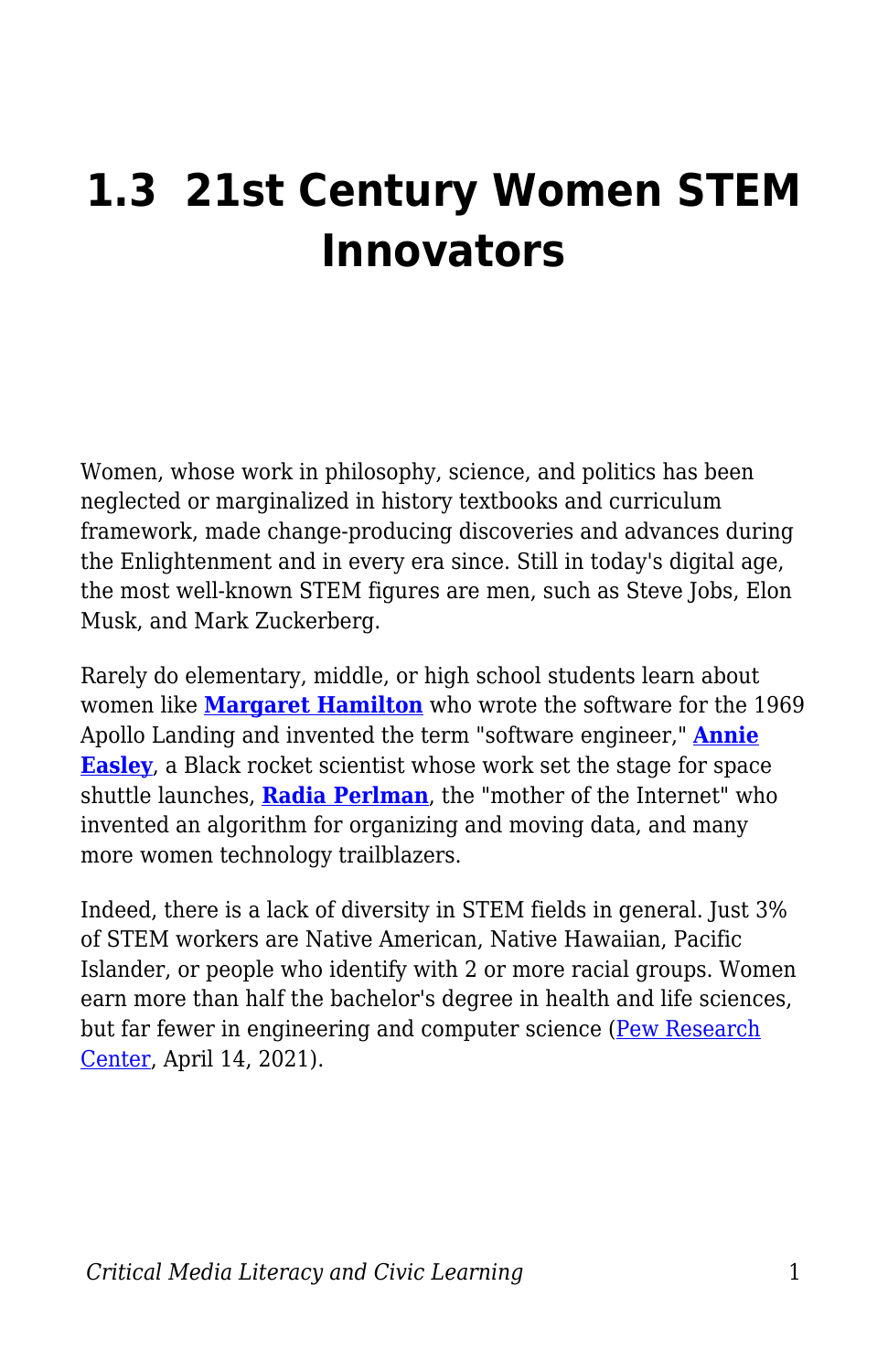

[Watch on YouTube https://edtechbooks.org/-geEZ](https://www.youtube.com/embed/rEIYO9Ujdds?autoplay=1&rel=0&showinfo=0&modestbranding=1)

How many of the following women trailblazers and change makers in math, science, and technology fields did you learn about in school?

- [Emmy Noether, Mathematician and Physicist](http://resourcesforhistoryteachers.pbworks.com/w/page/132543975/Emmy%20Noether%2C%20Mathematician%20and%20Physicist)
- [Ada Lovelace, Mathematician and First Computer Programmer](http://resourcesforhistoryteachers.pbworks.com/w/page/124613503/Ada%20Lovelace%2C%20Mathematician%20and%20First%20Computer%20Programmer)
- [Mary Anning, Fossil Finder and Paleontologist](http://resourcesforhistoryteachers.pbworks.com/w/page/123987570/Mary%20Anning%2C%20Fossil%20Finder%20and%20Paleontologist)
- [Maria Mitchell, Astronomer and Educator](http://resourcesforhistoryteachers.pbworks.com/w/page/123987570/Mary%20Anning%2C%20Fossil%20Finder%20and%20Paleontologist)
- [Elizabeth and Emily Blackwell, First American Women in](http://resourcesforhistoryteachers.pbworks.com/w/page/124612327/Elizabeth%20and%20Emily%20Blackwell%2C%20First%20Women%20in%20Medicine) **[Medicine](http://resourcesforhistoryteachers.pbworks.com/w/page/124612327/Elizabeth%20and%20Emily%20Blackwell%2C%20First%20Women%20in%20Medicine)**
- [Alice Guy-Blache, Pioneering Woman Filmmaker](http://resourcesforhistoryteachers.pbworks.com/w/page/129907326/Alice%20Guy-Blache%2C%20Pioneering%20Woman%20Filmmaker)
- [Rosalind Franklin, Molecular Biologist](http://resourcesforhistoryteachers.pbworks.com/w/page/123874236/Rosalind%20Franklin%2C%20Molecular%20Biologist)
- [Rachel Carson, Environmentalist and author of the book](http://resourcesforhistoryteachers.pbworks.com/w/page/124030524/Rachel%20Carson%20and%20Silent%20Spring) *[Silent](http://resourcesforhistoryteachers.pbworks.com/w/page/124030524/Rachel%20Carson%20and%20Silent%20Spring) [Spring](http://resourcesforhistoryteachers.pbworks.com/w/page/124030524/Rachel%20Carson%20and%20Silent%20Spring)*
- [Margaret E. Knight, Inventor](http://resourcesforhistoryteachers.pbworks.com/w/page/139266399/Margaret%20E%20Knight%20Paper%20Bag%20Machine%20Inventor)

*Critical Media Literacy and Civic Learning* 2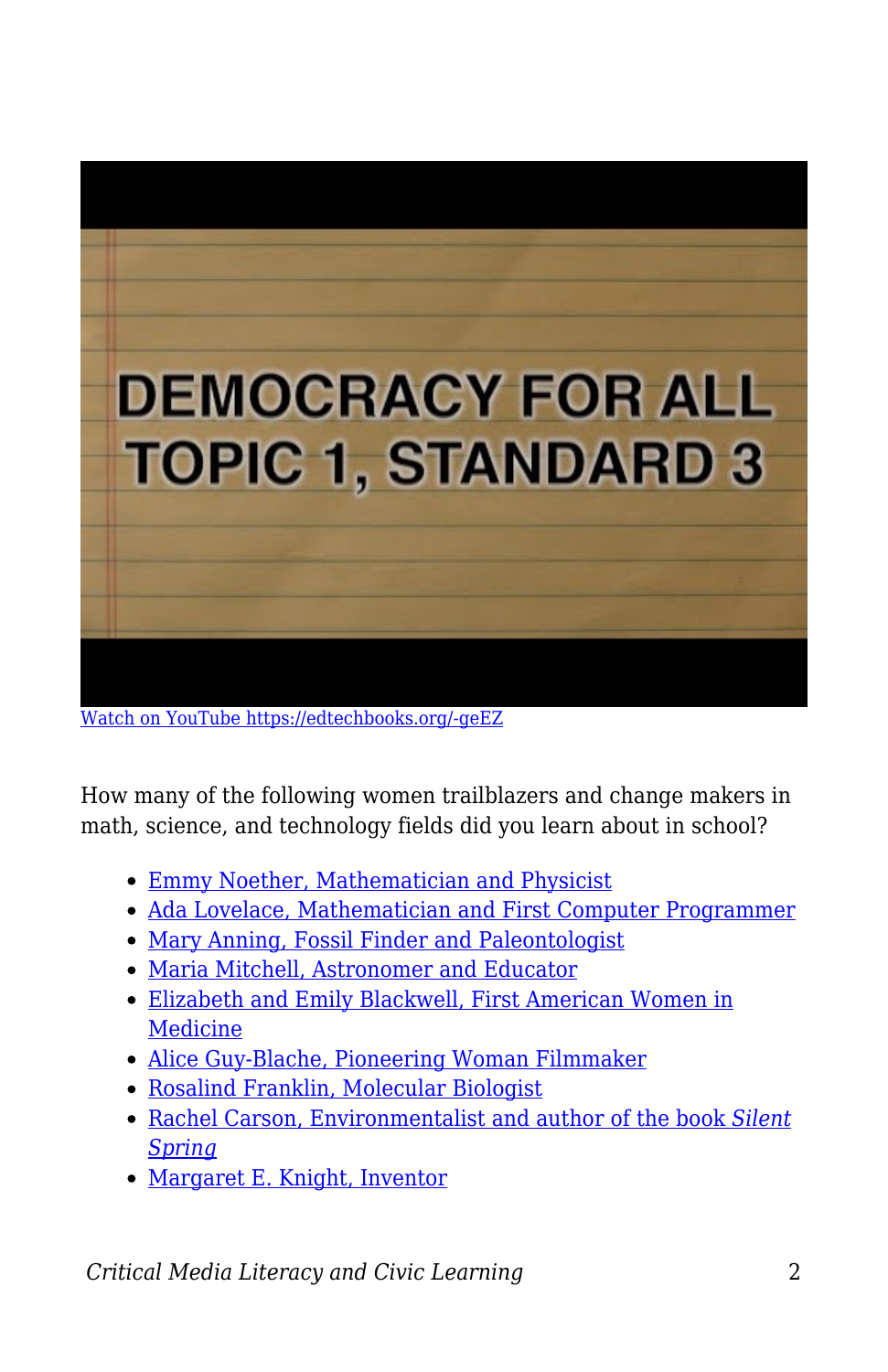If the answer is 1 or less, you are not alone.

Take a moment to learn about just one from the list: **Ada Lovelace**

Ada Lovelace was the daughter of poet Lord Byron and Anne Isabelle Milbanke. She is considered the first computer programmer.



**Portrait of Ada Lovelace by Alfred Edward Chalon (1838)** ["Ada Lovelace Chalon"](https://commons.wikimedia.org/wiki/File:Ada_Lovelace_Chalon_portrait.jpg) by [Alfred Edward Chalon,](https://en.wikipedia.org/wiki/Alfred_Edward_Chalon) [Public Domain](https://en.wikipedia.org/wiki/Public_domain)

Ada Lovelace did not conform to traditional gender roles and expectations, focusing on mathematics and coding in a time when women were not taught math. She became a correspondent to mathematician Charles Babbage who was in the process of creating the plans for the Difference Machine, the world's first calculator. She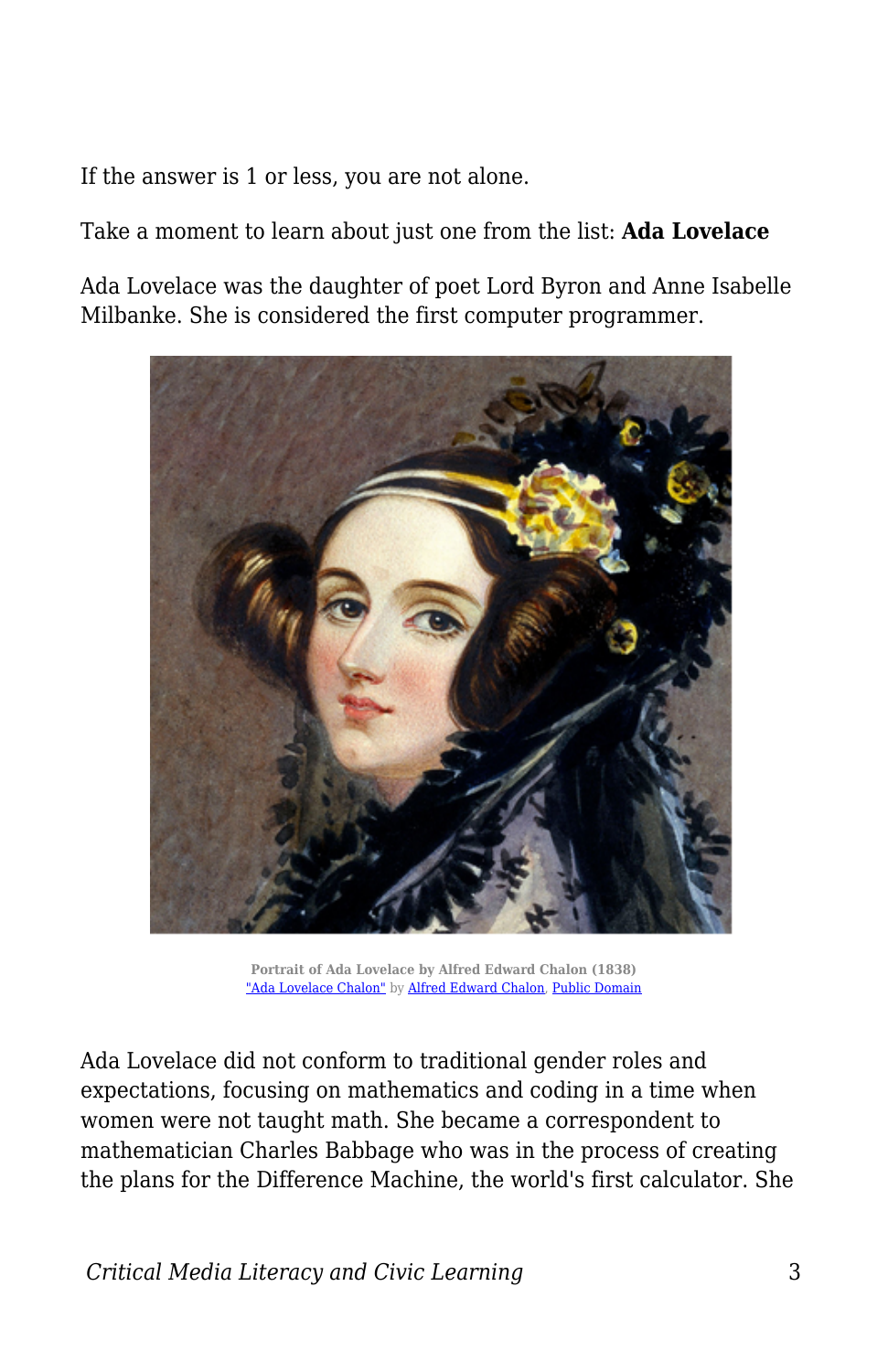created notes on the machine and its step sequences and those notes became the first computer "code." Learn more at [Ada Lovelace,](http://resourcesforhistoryteachers.pbworks.com/w/page/124613503/Ada%20Lovelace%2C%20Mathematician%20and%20First%20Computer%20Programmer) [Mathematician and First Computer Programmer](http://resourcesforhistoryteachers.pbworks.com/w/page/124613503/Ada%20Lovelace%2C%20Mathematician%20and%20First%20Computer%20Programmer).

In the following activities, you will explore how influential women in STEM fields are, and have been, portrayed in the media and think about how to encourage more girls to pursue careers in science, technology, engineering and math (STEM).

## **Activity 1: Locate Women in STEM in the Media**

- Search online and in print media for stories about women STEM innovators, then answer the following questions in a video, [podcast,](https://docs.google.com/document/d/1YMVhXBhqUU4qDBLO1jYNpMG0IzAl_YLSJ3OndOm6C6k/edit?usp=sharing) or paper:
	- How easy or difficult is it to find examples of women's accomplishments in STEM fields?
	- How are women STEM innovators portrayed in the media? How does this compare to the way male STEM innovators are portrayed in the media?
	- Why do you think many young girls choose not to pursue careers in science, technology, engineering, or math?
	- $\circ$  What life would be like today without the [13 Famous](https://insights.dice.com/2020/03/06/13-famous-women-changed-tech-history-forever/) [Women Who Changed Tech History Forever?](https://insights.dice.com/2020/03/06/13-famous-women-changed-tech-history-forever/)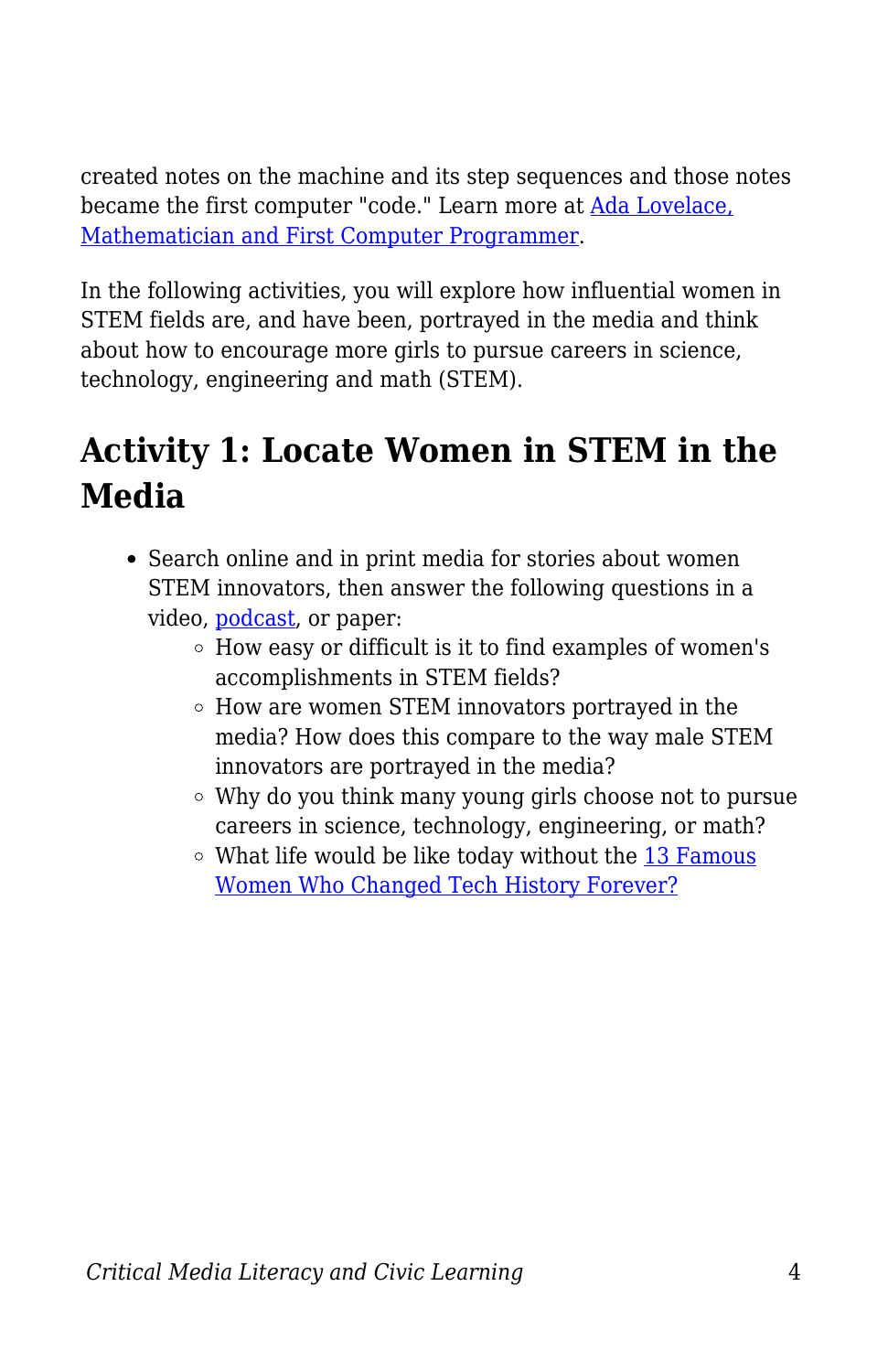

[Photo](https://unsplash.com/photos/fch6vkbouCc) b[y Christina @ wocintechchat.com](https://unsplash.com/@wocintechchat?utm_source=unsplash&utm_medium=referral&utm_content=creditCopyText) on [Unsplash,](https://unsplash.com/s/photos/woman-tech?utm_source=unsplash&utm_medium=referral&utm_content=creditCopyText) free to use

#### **Activity 2: Increase the Participation of Girls in STEM**

- Write a proposal for how your school can increase opportunities for success for girls in STEM.
	- $\circ$  Include changes in curriculum and courses that are needed to support girls in STEM
	- $\circ$  Include changes in school culture and climate that are needed to support girls in STEM.
- **Create a social media campaign** to spread awareness about your proposal.
	- $\circ$  The social media campaign should include at least 2 videos (e.g., YouTube, Snapchat, TikTok), 5 example posts, and 3 images (e.g., memes, graphics, infographics) designed by you.
	- $\circ$  Here is a [social media campaign example](https://docs.google.com/presentation/d/1UVq70iOjTZjuBomyv3qPZgc_niHIf2DmRZUc9UcUMS8/edit#slide=id.g4a3217772d_0_0) created by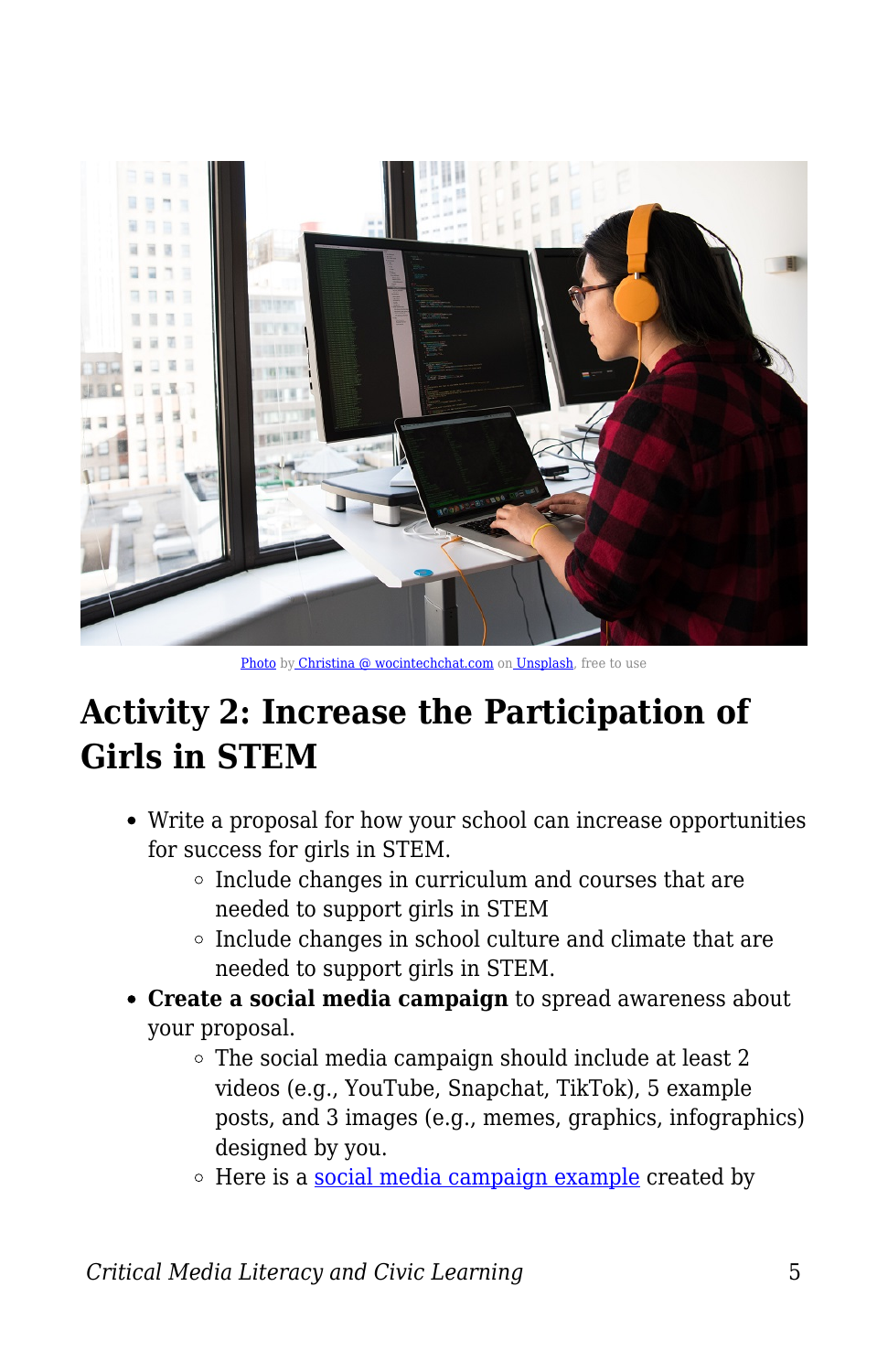Justin Lo, Daniel Mulno, and David Warde and here is a [Twitter campaign example](https://docs.google.com/presentation/d/1SUGk9qGu1GNfeXrdxcxayf4e1nDPV2529PrryngIEP0/edit?usp=sharing) by Sara Shea.

o Consider using the [Made to Stick principles](https://medium.com/constraint-drives-creativity/the-6-principles-to-make-your-ideas-stick-91a17229c949) or [TED Talk](https://visme.co/blog/how-to-start-a-presentation/) [presentation techniques](https://visme.co/blog/how-to-start-a-presentation/) to increase the appeal of your social media campaign.

#### **Designing for Learning: Student-Created Activity Example**

[Increasing Participation of Women In STEM](https://docs.google.com/document/d/1yuBtmHLVPdsKthoYl0qMFs9njE37UC15RuQpUwWRSiY/edit?usp=sharing)

## **Activity 3: Revise a Science or Math Textbook to be More Gender Inclusive**

- Find an open educational resource (OER) math or science textbook from [OpenStax](https://openstax.org/), [OASIS,](https://oasis.geneseo.edu/basic_search.php?type=Textbook) [OER Commons](https://www.oercommons.org/), or another resource.
- Select a chapter or section that you would like to revise to be more gender inclusive.
- Copy the text and media from that chapter into word document.
- Revise the text and/or media to be more gender inclusive (e.g., to help girls see themselves in the text!).
	- Find [open source images, video clips, and audio files to](https://docs.google.com/document/d/1xuwqQoRFzHa803tibQUdS_UdJRqyQZfJohgBH9R1pOQ/edit#heading=h.vl1dqf6r8hei) [add to the text here](https://docs.google.com/document/d/1xuwqQoRFzHa803tibQUdS_UdJRqyQZfJohgBH9R1pOQ/edit#heading=h.vl1dqf6r8hei).
- Publish the new section or chapter with an [OER license](https://creativecommons.org/get-cc-savvy/get-a-cc-license/).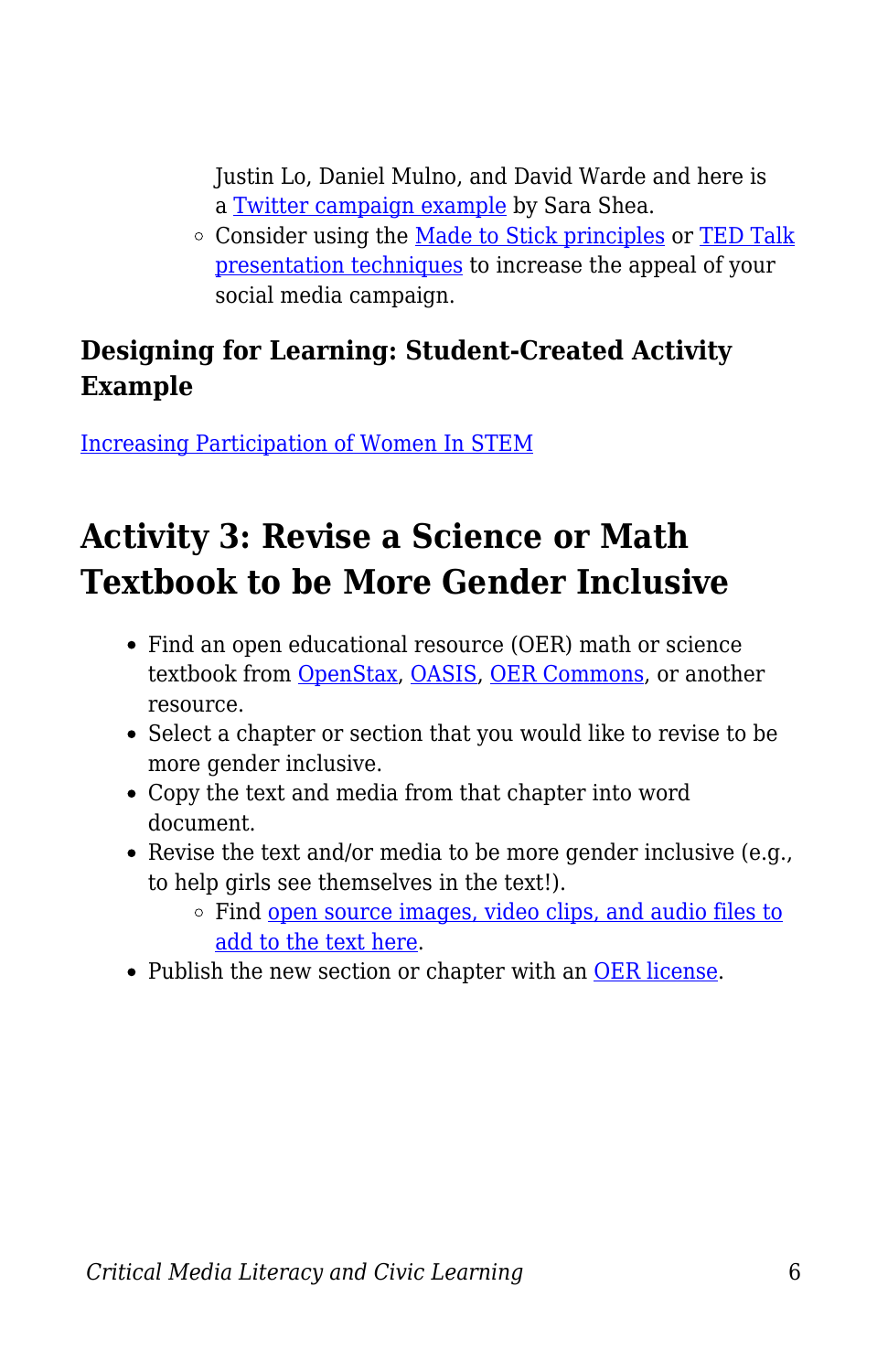## **Activity 4: Analyze the Portrayals of Women in Science and Politics, Then and Now**

- Conduct Internet research to examine how women thinkers from the Enlightenment era are currently presented on websites and in various media (e.g., YouTube videos, TikToks).
	- $\circ$  How easy or difficult is it to find examples of women Enlightenment thinkers? What does this say about how women Enlightenment thinkers were perceived at the time?
- Next, explore how influential women in science and politics are presented in the media and online today. What are the similarities and differences between the portrayals of women Enlightenment thinkers and women in science and politics today?
- To wrap up, **create a TikTok dance** about a women Enlightenment thinker and their impact on present day society.

#### **Additional Resources**

- [When Women Stopped Coding](https://www.npr.org/sections/money/2014/10/17/356944145/episode-576-when-women-stopped-coding)
- [Code Acts in Education](https://codeactsineducation.wordpress.com/?blogsub=confirming#subscribe-blog)  Prof. Ben Williams' blog about the influence of software on education
- [Sisters in Innovation: 20 Women Inventors You Should Know](https://www.amightygirl.com/blog?p=12223)
- [The 10 Most Influential Women in Tech Right Now](https://bigthink.com/technology-innovation/women-in-tech)
- [15 unsung women in tech you should know about](https://mashable.com/2018/03/08/unsung-women-in-tech/)
- [What Early French Female Press Can Tell Us About a Key](https://theconversation.com/what-early-french-female-press-can-tell-us-about-a-key-period-for-women-in-public-life-125851) [Period for Women in Public Life](https://theconversation.com/what-early-french-female-press-can-tell-us-about-a-key-period-for-women-in-public-life-125851)
- [6 Facts of America's STEM Workforce and Those Training for](https://www.pewresearch.org/fact-tank/2021/04/14/6-facts-about-americas-stem-workforce-and-those-training-for-it/) [It](https://www.pewresearch.org/fact-tank/2021/04/14/6-facts-about-americas-stem-workforce-and-those-training-for-it/), Pew Research Center (April 14, 2021)
- [Ignite Her Curiosity: 60 Children's Books to Inspire Science-](https://www.amightygirl.com/blog?p=13914)[Loving Girls](https://www.amightygirl.com/blog?p=13914)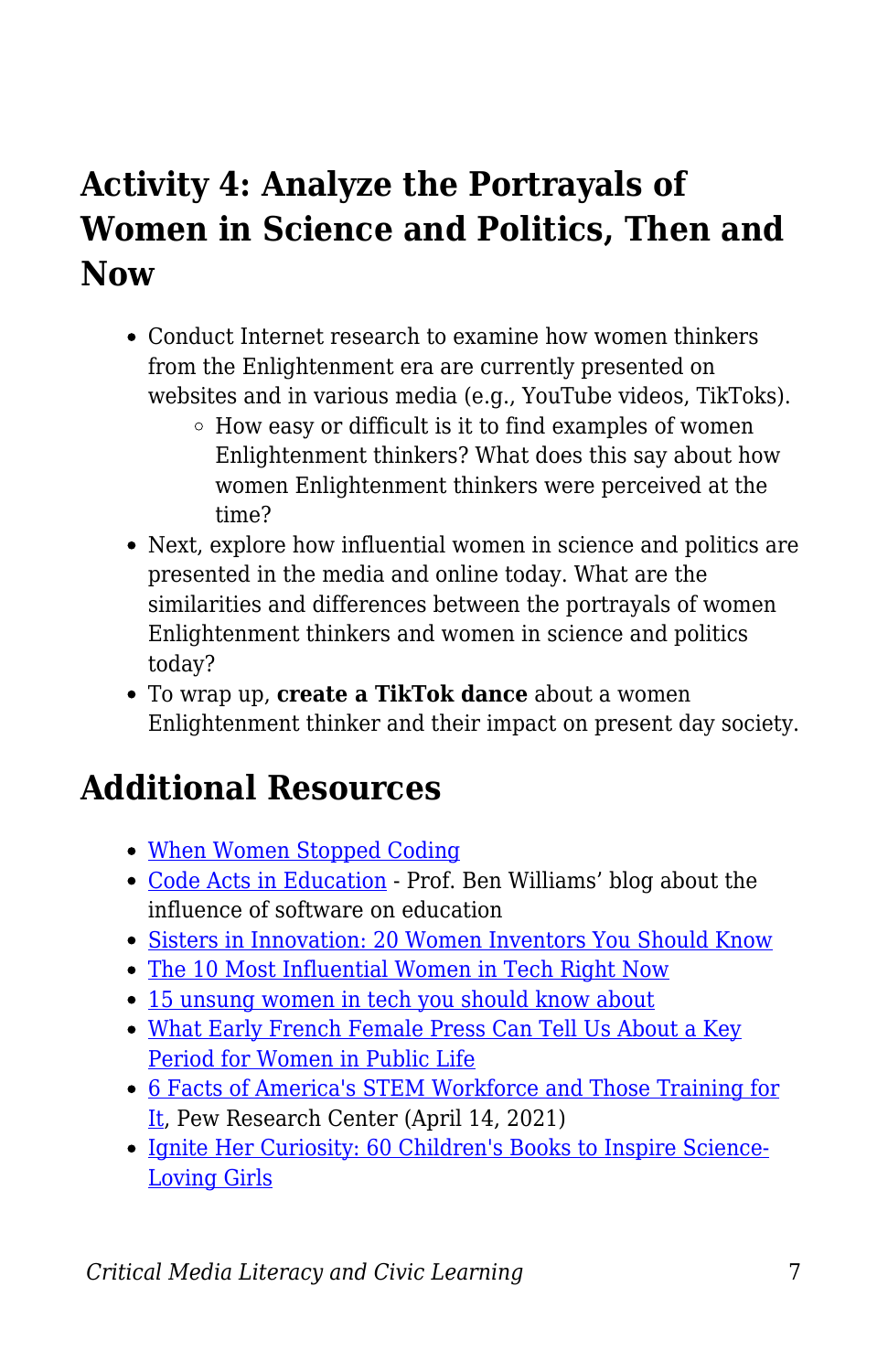#### **Connecting to the eBook**

[Building Democracy for All: Who Were History's Important Women](https://edtechbooks.org/democracy/enlightenment#p_nkkaC) [Change-Makers in Math, Science, and Politics?](https://edtechbooks.org/democracy/enlightenment#p_nkkaC)

#### **Connecting to the Standards**

- [Massachusetts Civics & Government Standards](https://www.doe.mass.edu/frameworks/hss/2018-12.pdf)
	- *Explain the influence of Enlightenment thinkers on the American Revolution and the framework of American government* (Massachusetts Curriculum Framework for History and Social Studies) [8.T1.3]
- [ISTE Standards](https://www.iste.org/standards/for-students)
	- Knowledge Constructor
		- 3a: Students plan and employ effective research strategies to locate information and other resources for their intellectual or creative pursuits.
		- 3b: Students evaluate the accuracy, perspective, credibility and relevance of information, media, data, or other resources.
		- 3d: Students build knowledge by actively exploring real-world issues and problems, developing ideas and theories and pursuing answers and solutions.
	- Creative Communicator
		- 6b: Students create original works or responsibly repurpose or remix digital resources into new creations.
		- 6d: Students publish or present content that customizes the message and medium for the intended audiences.
- [DLCS Standards](https://www.doe.mass.edu/stem/dlcs/?section=planningtools)
	- $\circ$  Interpersonal and Societal Impact (CAS.c)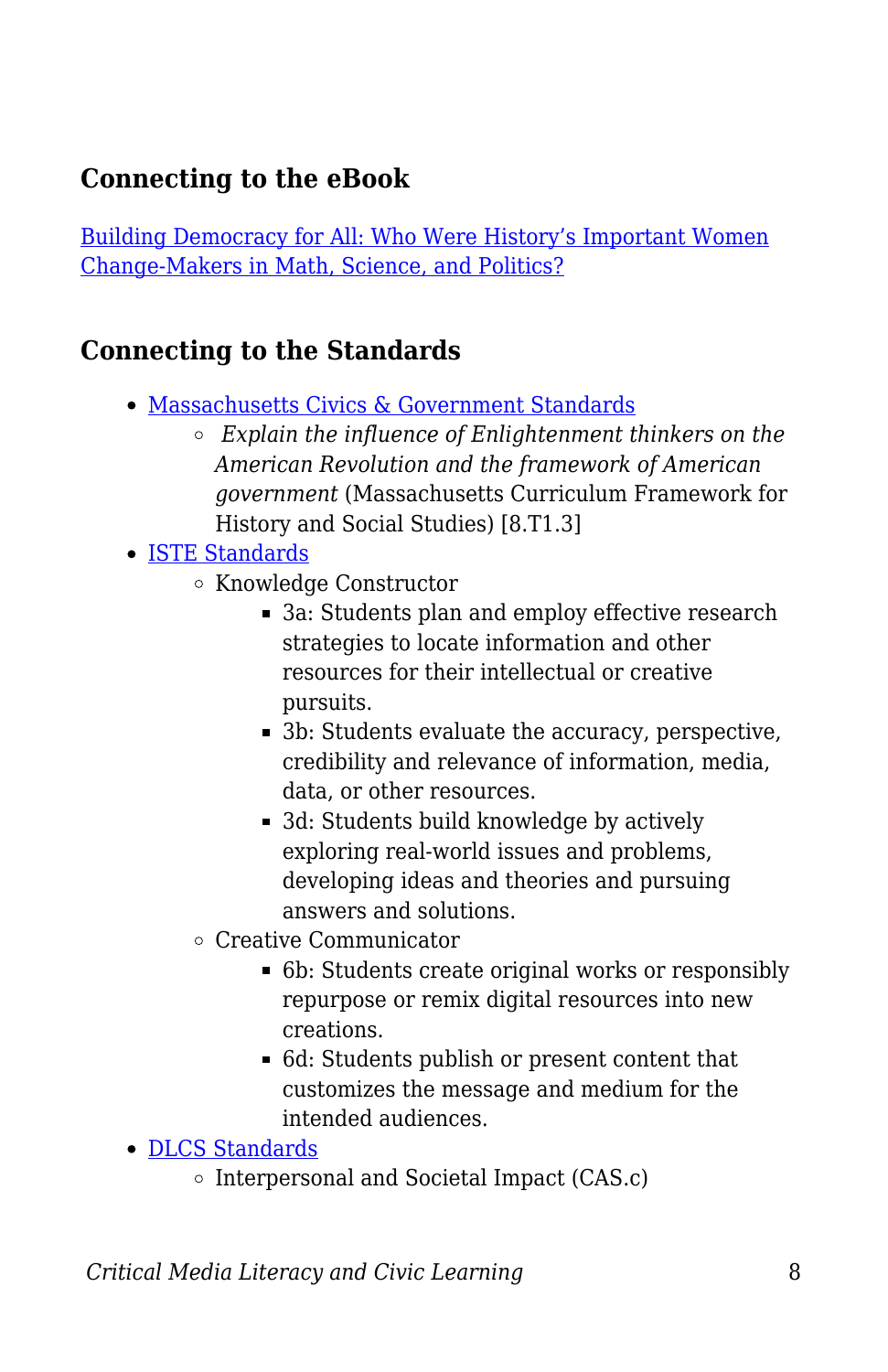- $\circ$  Digital Tools (DTC.a)
- Collaboration and Communication (DTC.b)
- $\circ$  Research (DTC.c)
- [English Language Arts > History/Social Studies Common Core](http://www.corestandards.org/ELA-Literacy/RH/introduction/) **[Standards](http://www.corestandards.org/ELA-Literacy/RH/introduction/)** 
	- CCSS.ELA-LITERACY.RH.6-8.6
	- CCSS.ELA-LITERACY.RH.6-8.7
	- CCSS.ELA-LITERACY.RH.9-10.6
	- CCSS.ELA-LITERACY.RH.9-10.9
	- CCSS.ELA-LITERACY.RH.11-12.6
	- CCSS.ELA-LITERACY.RH.11-12.7
	- CCSS.ELA-LITERACY.RH.11-12.8
- [English/Language Arts Common Core Standards](http://www.corestandards.org/ELA-Literacy/)